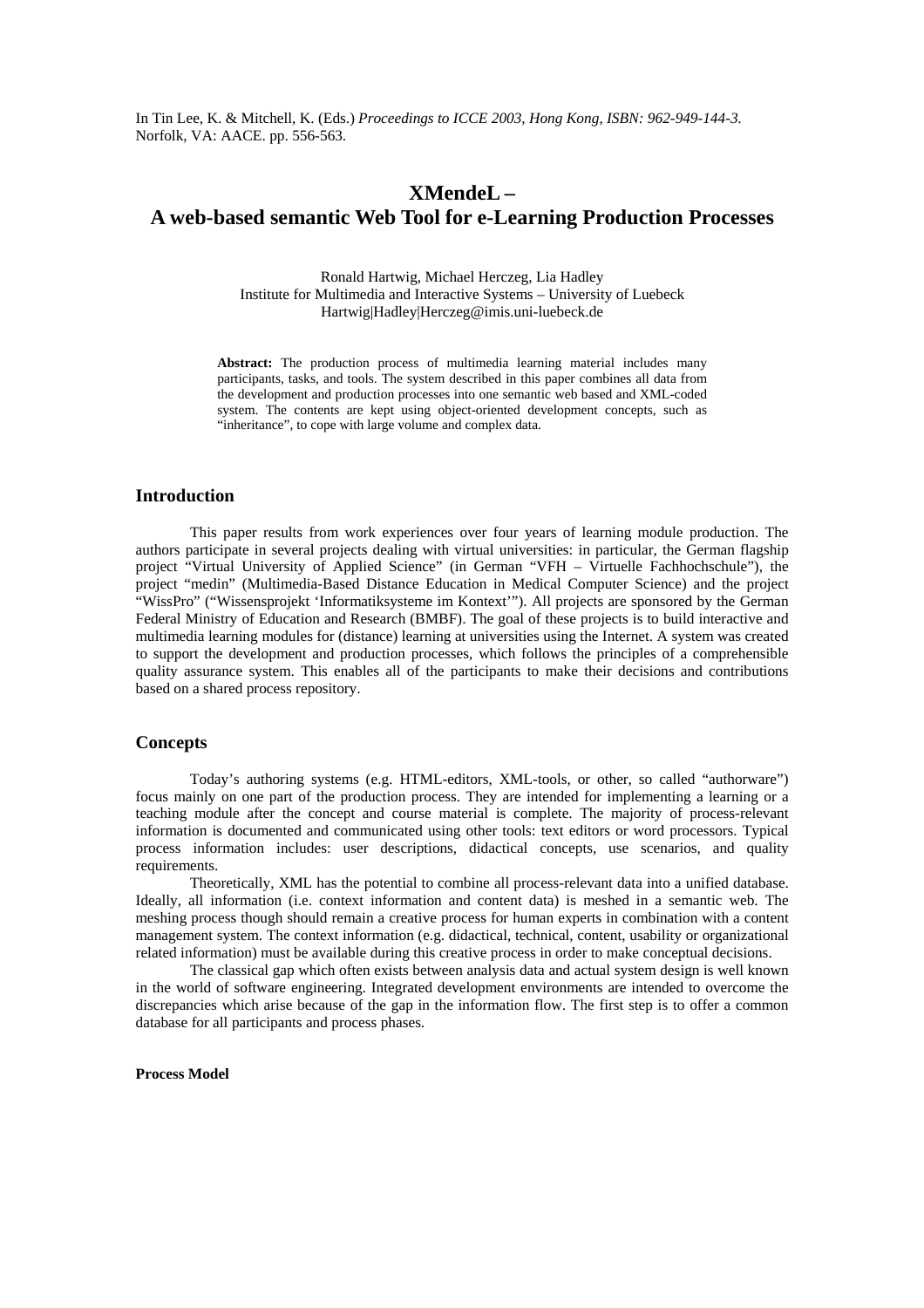The underlying process model for our system is adapted from the iterative ISO 13407 (1999) process approach to fit into the CSCL production context. It is combined with a quality assurance model (see Dzida and Freitag 2001) for usability which is expanded to focus on didactical and technical fields of interest. The following approach is strongly influenced by the scenario-based design approaches used in the field of software engineering (see Holtzblatt & Beyer 1996, Kritzenberger, Hartwig and Herczeg 2001, and Rosson & Carroll (2002)). The central goal of the process model is to implement a consistent decision chain (Hartwig, Triebe and Herczeg 2002). This chain begins with context information (e.g. use scenarios) and ends with product attributes. This makes it possible for the development team (e.g. content authors, didactical experts, usability specialists, producers, and quality assurance managers) or external evaluation persons to track any product attribute back to its original concept and contextual foundations. It also encourages all participants, each with different expertise, to understand why something is required or vital to the development or production processes.

If a specific didactical approach is chosen (e.g. an "explorative model") this leads to a concrete design strategy on how to structure the information blocks and how to connect them. This may be specified as a requirement (i.e. "users are able to navigate directly from one block to any other block"), which can be later checked in a quality assurance test. Following the ideas of usability, the next step is to derive a minimum level of effectiveness, efficiency and satisfaction. In this example a minimal requirement would be that the software solution is less complicated and time consuming than the paper-based method. The next step is to define testable criteria to assure that the technical implementation does not contradict the original concept. These criteria can then be used to setup a production guideline and to do quality assurance management.

The goal of a holistic system is to utilize all the process data to communicate between different participants in the development and production processes and to document the quality management relevant decisions in a central database.

### **Combining Content and Context Objects in a Unified Database**

The different types of information which evolve during the development process can be seen as information "objects" or knowledge "frames" described in (Hartwig, Kritzenberger and Herczeg 2000) and (Kritzenberger & Herczeg 2001). These objects have attributes similar to those from the object-oriented software development world. For example, a user description has user attributes like age, disposition, goals or skills. A development decision (e.g. didactical) has a reasoning and links to pertinent information; e.g. an attribute of the user description or to resulting requirements for the design. The interconnectivity logic of all these objects creates a semantic web.

The objects build the data base and the connecting links carry implicit or explicit relational information (e.g. "this observation leads to this decision" or "this product attribute contradicts the criteria of …"). If an object is a specialization of a more general object this relation is called a "parent-child" relation and the parent may propagate its information to its children ("inheritance").

The goal of our system is to support building such objects into a semantic web (Kritzenberger  $\&$ Herczeg 2001). In practice, the structure and the contents of this semantic web are not always well defined at the beginning of the process and it evolves during the entire lifecycle of the learning module. Attributes are added as soon as analysis (e.g. an evaluation review) discloses them or the production process needs them. New types of connections appear when the different participants review and rereason their previouslymade decisions. Therefore a supporting software system has to allow the adaptation of the structure and the contents of the semantic web by its users throughout the development and production processes.

Modeling the context information in one system and modeling the content data in another deepens the gap between analysis and design. The specialized supporting experts mainly use different forms of text formatting systems in order to keep their context information; while producers use content objects like HTML-pages or Macromedia Flash™ elements. Context information and content data have to be unified and connected. There already exist standards, such as the IEEE Learning Objects Metadata (2001), to model content data. The system must be able to take such external standards in consideration. Figure 1 shows the main structure of the semantic web structure. In practice, the first iteration of such a process is based only on rough assumptions and common knowledge instead of detailed analysis data. The underlying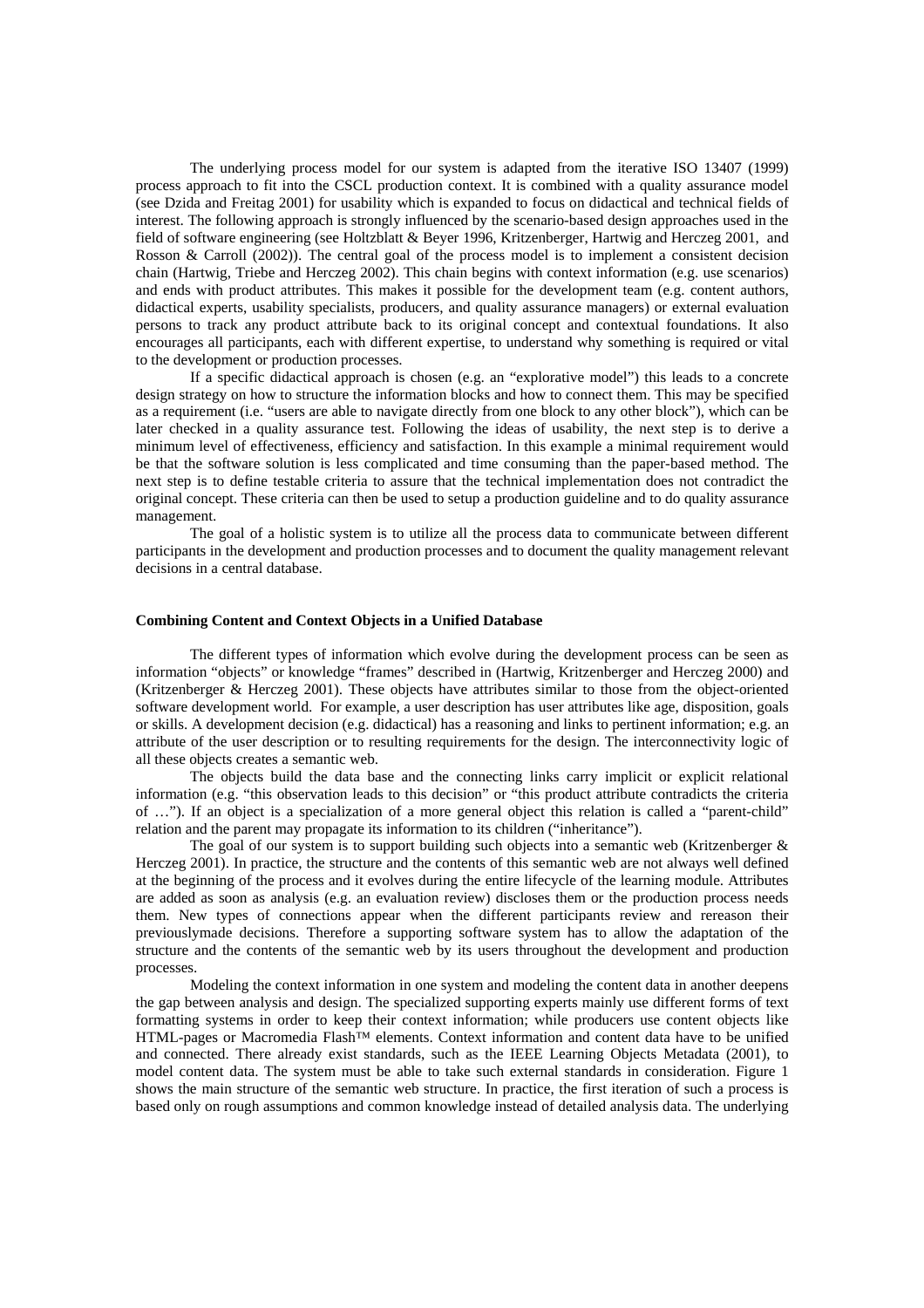process model tries to overcome this potential drawback. The evaluation phase is taken as a second analysis phase as well. Valuable use data is gathered during on-site usability testing as described in (Dzida & Freitag 2001) and fed back into the next iteration. An integrative tool supports this dynamic process; making it possible to trace the effect of each change in the context of use, down to the product design decisions.



**Figure 1:** Object model with its interconnectivity

The process previously described is based on a falsification approach. It is assumed in this approach that as long as no specific fault has been determined, the product quality is acceptable. A falsification approach avoids wasting time and money on worst-case scenarios. In our system the majority of process context information is connected to potential deficiencies as a consequence of the falsification approach. Potential deficiencies are identified during evaluation processes and reviewed using their context information. The original concept decisions and design rationale related to these potential deficiencies must first be evaluated before they can be called deficiencies.

### **Backtracking and Tracing**

One of the main goals of our system is to support the backtracking of decision chains. This allows critical review of the decisions and their compliance to system requirements. All links within this semantic web are automatically bidirectional in order to support backtracking. If, for example, a product attribute conflicts with a specific criteria then this product attribute illustrates the contra-meaning of the criteria. Additionally, if, for example, a decision is based on a user description, it is vital to be able to comprehend the effects of a change in this user description.

#### **Using an Inheritance Mechanism**

Generally, the number of objects grows rapidly if such an object-oriented model is applied. The implicit inheritance of a hierarchical structure is supported explicitly by the system to cope with the rising complexity of objects and their interconnection. If information is defined on a higher abstraction level ("parent" object), then it must be made available to all dependents ("children"). If an exercise, for example, is available for a whole chapter (parent), and this chapter consists of subchapters and single pages (children), then the link to this exercise is made available even on the single page level. Typical XML-tools support this implicitly as they allow building tree structures. The disadvantage of implicit inheritance is that the user has to manually find the information defined on higher abstractions levels. This leads to a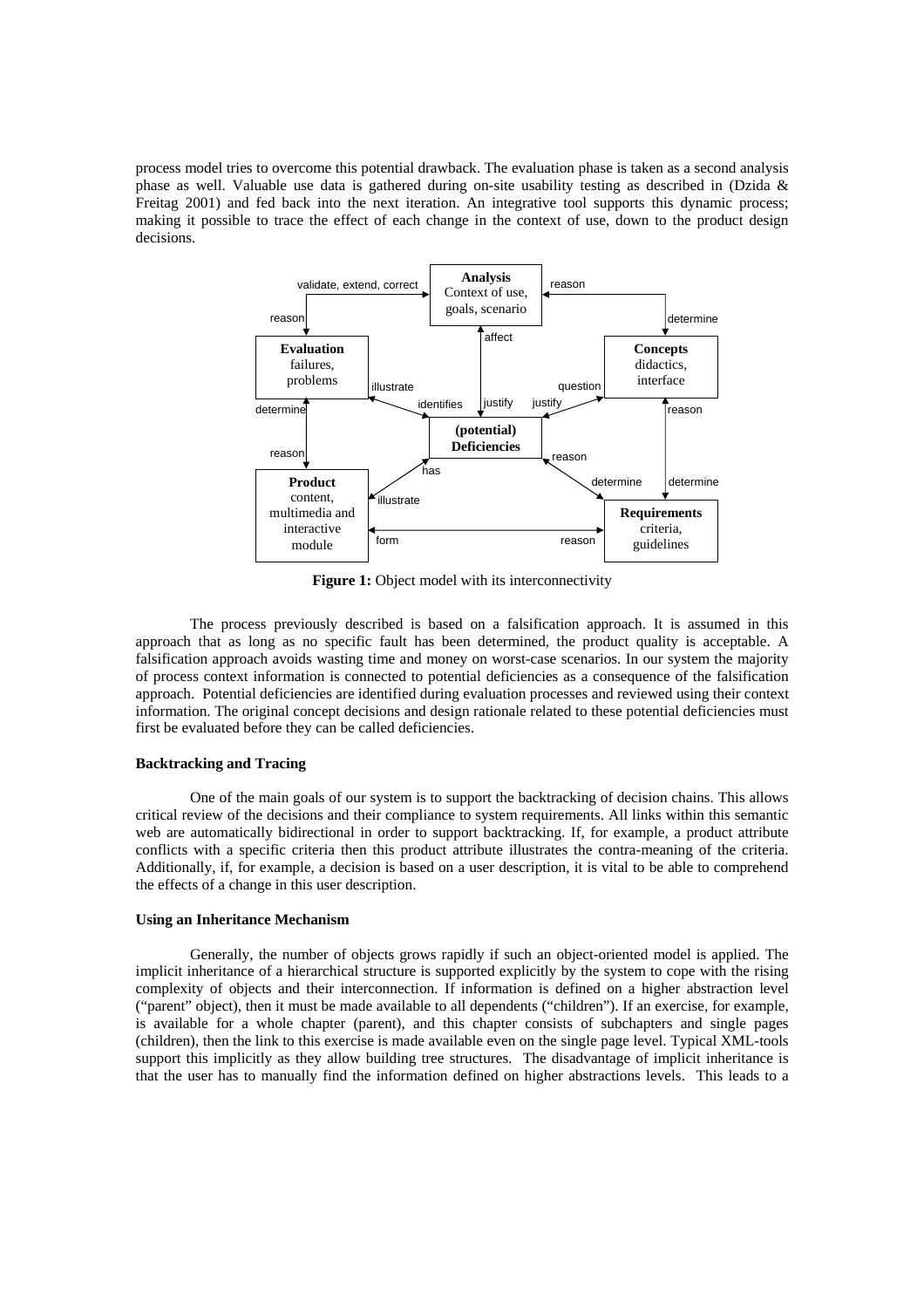permanent source of error if the semantic web has a large number of levels which are widely spread. Users may lose track of what attribute is valid on a lower abstraction level.

In a complex and long-termed production process it can not be assumed that the participants have a thorough understanding of information structures, implicit inheritance, and abstraction levels. Our principle use case is a long-term production process (3-5 years of production) with approx. 120 participants. Therefore our system supports an adaptable explicit inheritance mechanism. "Explicitly" means that the inherited data is not only linked to the currently viewed object, but automatically augments the object's attributes. This makes the object self-contained and the users do not have to understand or follow the hierarchy if they do not want to. There are two forms of inheritance available in our system: one which augments information from parent to child, and the other which replaces information. Replacement is needed for internal attributes like access rights. Most of the information though is an accumulation of all preceding attribute information from higher levels (parents): e.g. a user description may be specialized for subgroups where the general attribute for all users is true, as well as the more specific information for a subgroup. Inheritance can also be made inactive for certain parts of the hierarchy and certain attributes.

#### **Support for all Participants**

The initial impulse to develop our integrative system was to overcome problems with the low efficiency of a document-based quality management and decision processes in the German flagship project "Virtual University of Applied Science". If the producers had questions about how to implement certain product attributes, the support department (didactics and ergonomics) had to write individual reports reasoning their decisions. If, years later, another team needed assistance with a similar problem, it was often difficult to retrieve the older decision. When the first evaluation results from the usability testing were available, changes in the criteria and in many basic assumptions evolved. It was not obvious to determine if and how past decisions were affected by these changes.

In the project "medin" the production process is based on Microsoft Word™ documents from the content authors, which were originally transformed into web-sites using HTML-Editors by the producers. The content authors know little about HTML-technology and therefore they are not able to implement their final changes to the learning modules without the assistance of the producers. Since the content authors and producers are geographically separated, communications of future content changes is often timeconsuming. It became evident that our system must enable all participants to easily contribute information with respect to their area of competence. Another system requirement was to make the decisions and their interconnectivity transparent.

### **Implementation**

The system we developed is based on the assumptions and requirements described above. The main principle is to use the XML-meta language as the data modeling base for context information as well as content data: thus bridging the previously mentioned gap in information flow. Unlike pure XML-editors, our system combines XML-transformation (similar to a XSLT processor) with explicit inheritance. This system core is called "XMendeL": a combination of "XML" and the name of the discoverer of inheritance "Mendel". Figure 2 shows the main system components of XMendeL. It contains a standard SQL-database (mySQL) which stores the XML-tagged attribute data (context information as well as content data) and their interconnectivity. Binary data (e.g. pictures, video clips), word-processor-documents, interactive contents is stored in a central resource repository on the server file system. Each binary file is accessed and administrated through a respective object in the database. The database is connected to a JAVA-Servlet-Server (Tomcat) via JDBC. The business logic is implemented as a relatively small set of java-servlets.

This application core of XMendeL offers the central functionality of generating self-contained objects in context specific views. The application first reads a set of cascading templates (similar to CSS) which define the appearance and the inheritance strategy of the specific view. The template's transformation and inheritance rules are attribute dependent and may vary from view to view. Then links between objects and their corresponding back-tracking information are added. In the third step, built-in or user-defined plug-ins are executed. One example of a context specific plug-in is one which automatically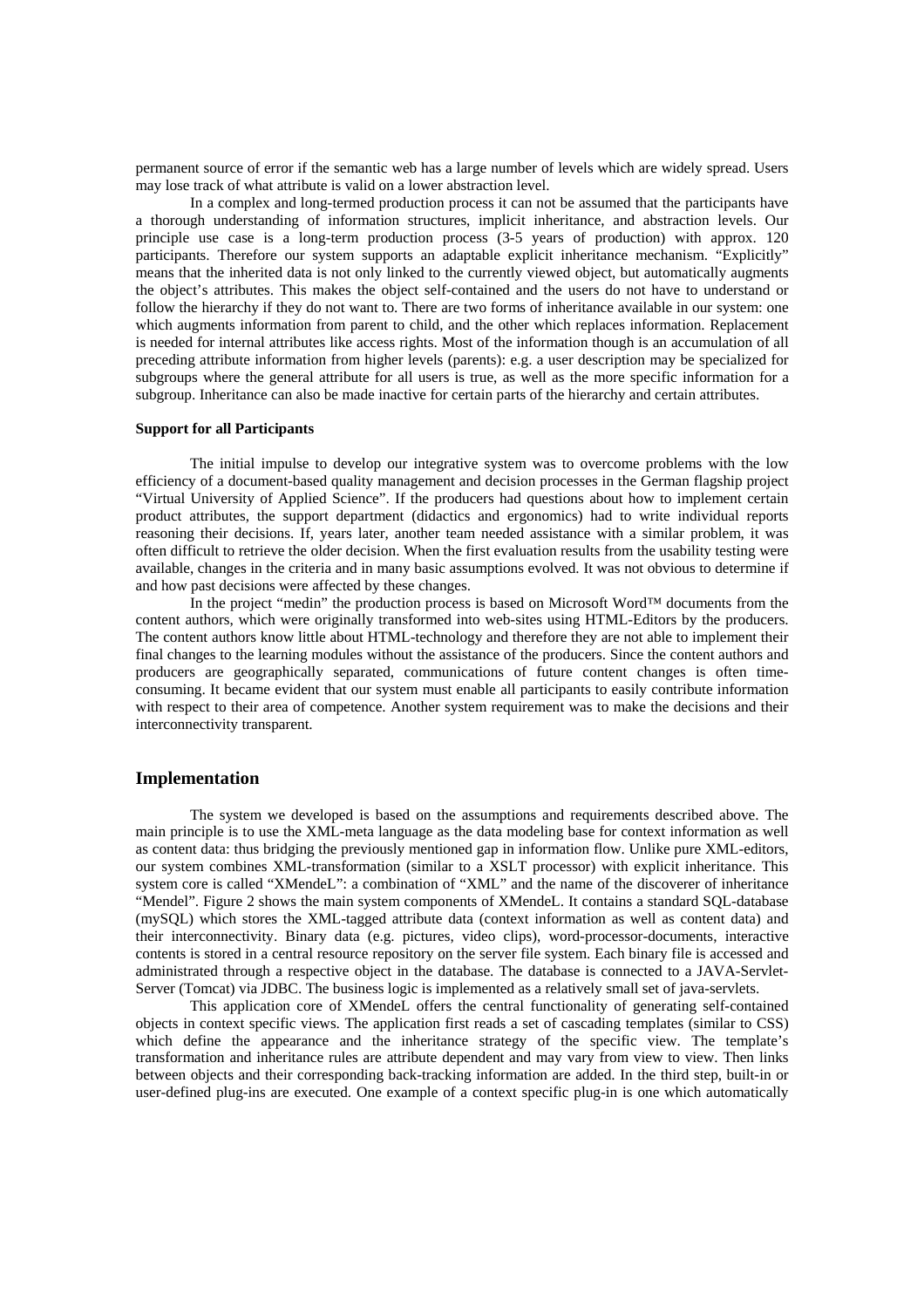generates page numbering following a dedicated learning path. The final step is to transform XML into the target language (another XML-dialect, HTML, LaTeX, plain text, etc.). The actual procedure is more complex. The resulting output is then made available to all the participants using three different interfaces: a standard web browser, import/export, and web-services.



**Figure 2**: Main tool structure

#### **Web-Browser Access**

The standard HTTP-service allows internet browsers to access and administrate the database using a comfortable web front end (see Fig. 3 and 4). The input interface uses special browser extensions to offer a WYSIWYG-feeling for textual formats. Java-scripting is used to implement other dynamic effects like a drag-and-drop interface for object hierarchies or graphical elements. Content authors are offered this simple WYSIWYG-view to read and edit their material. The conception and production staff receives an augmented version with context information (e.g. inherited meta-data and/or storyboards). Quality management staff is provided with yet another view; which clarifies how the decisions were made, and how these decisions are dependent on the analysis data.

#### **File Import/Export**

The system can generate a standalone version of an object hierarchy including all needed resources. This is a vital option for learning contents because this way the produced modules may be used in combination with common learning online environments (e.g. Blackboard™). Normally, the stand-alone version is a self-contained HTML-site. Another possibility is to save the data as a XML-conform structure that may be reused by other tools. A third alternative is to export online-contents as a LaTeX-file and then use the LaTeX-typesetting mechanisms to achieve a better printing layout. Theoretically, all SGMLsuccessors may be exported. A practical advantage of this offline file generation option is the user's ability to re-use system data with other external tools. If external tools create well-defined and structured output files, they may be imported into the database using a similar mechanism as described above. Specific import filters are used in our projects to import lecturing presentations generated with HTML-Editors, as well as statistical evaluation data from Microsoft Excel™-sheets. The export/import function allows users, on the one hand, to export portions of the database into a file. They edit the file using external tools and then re-import it again into the database after-wards.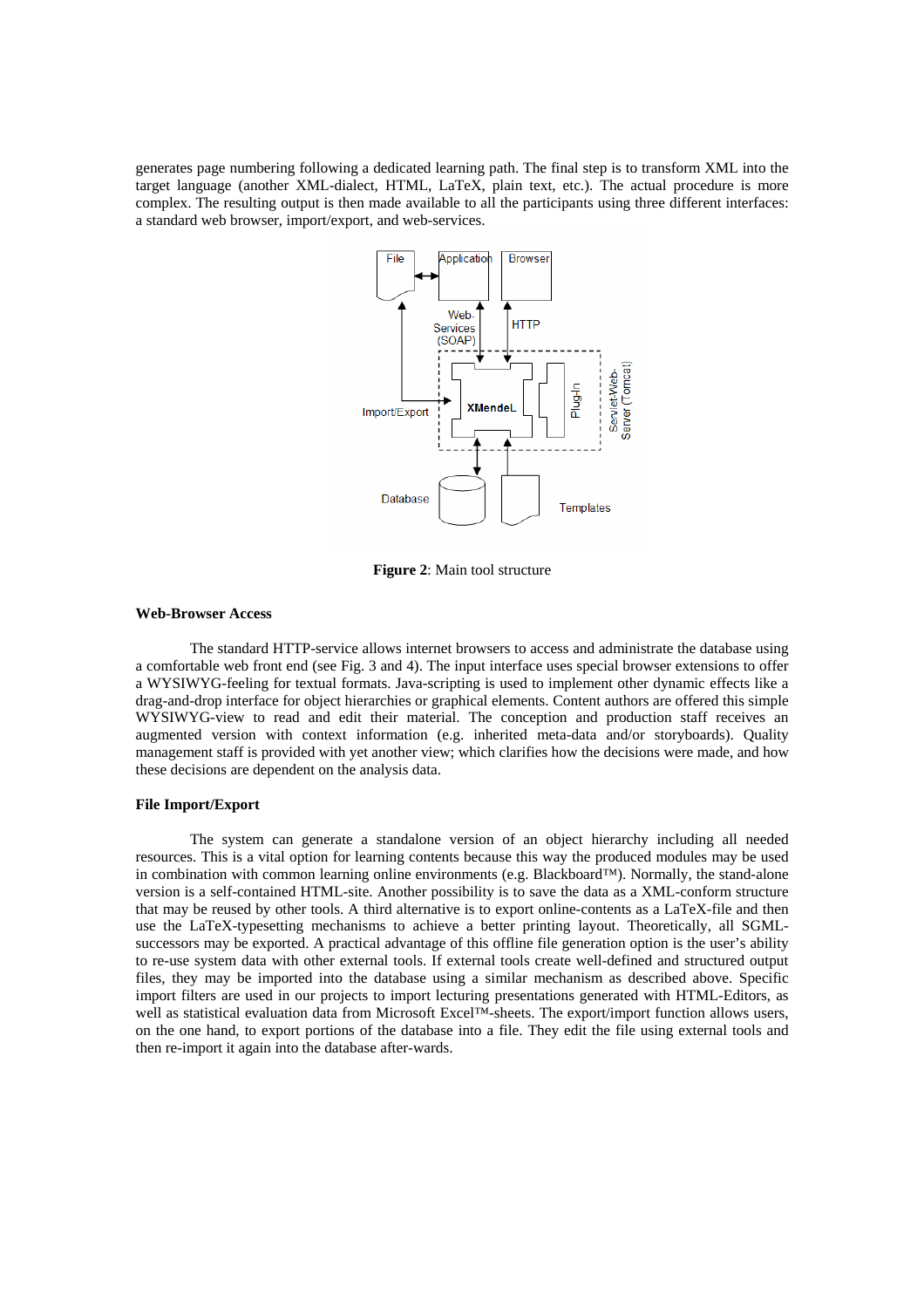

**Figure 3**: Web interface with standard objects

### **Web-Services**

The third possible interface is the new web services interface using the SOAP-standard. This enables remote access to the XMendeL functionality and database for external applications. A seamless combination of Microsoft Word™ and XMendeL is currently under development. This will allow the authors the ability to continue using their preferred text processor. They do not have to learn how to handle objects, structures and meta-data (e.g. XML-tagging). This integration using SOAP and the Microsoft- .net™-initiative will help participants to easily start using the system; raising the acceptance and keeping the database consistent with the context information and content data. Other participants will continue to access the database using the web-based interface described above.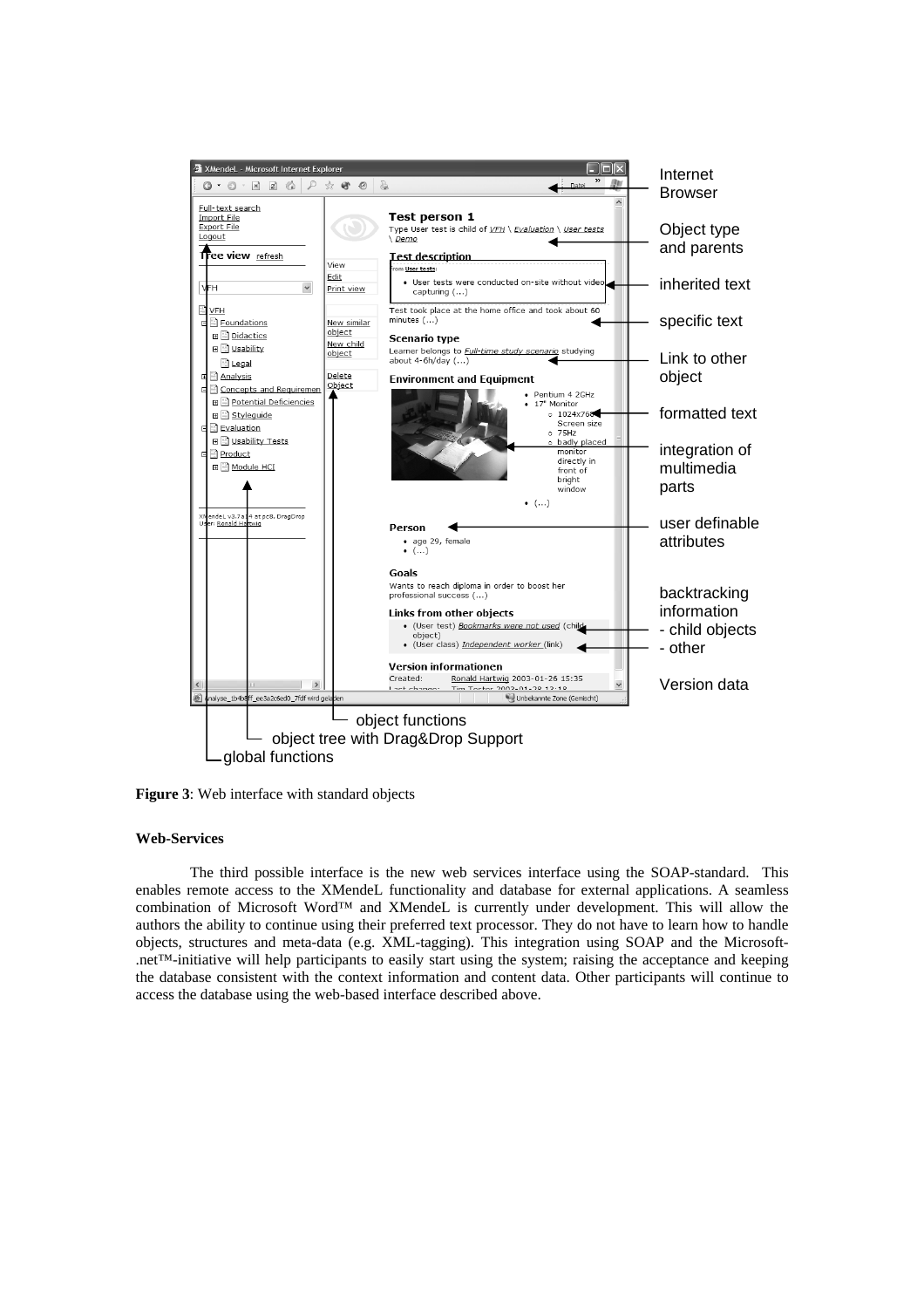

**Figure 4**: Content specific WYSIWYG-interface

# **Outlook**

The system is currently intended as an information system for human experts in combination with a content management system. The transformation of content data to the resulting product is an automatic process (e.g. XML to HTML). It is the question whether or not development, design, quality management, and other decision-making processes might be automated as well. The open plugin-interface theoretically could be used to implement such a holistic automation process. The major concern would be that such a process would need a more formal and less flexible semantic web and the transformation rules would require extensive use of artificial intelligence.

# **Summary**

Currently the system is used primarily to support the work of usability engineering for learning modules. The system's database contains approximately 1400 context information objects (400 didactical, technical and ergonomic requirements objects, and 1000 evaluation objects), and 5000 content data objects